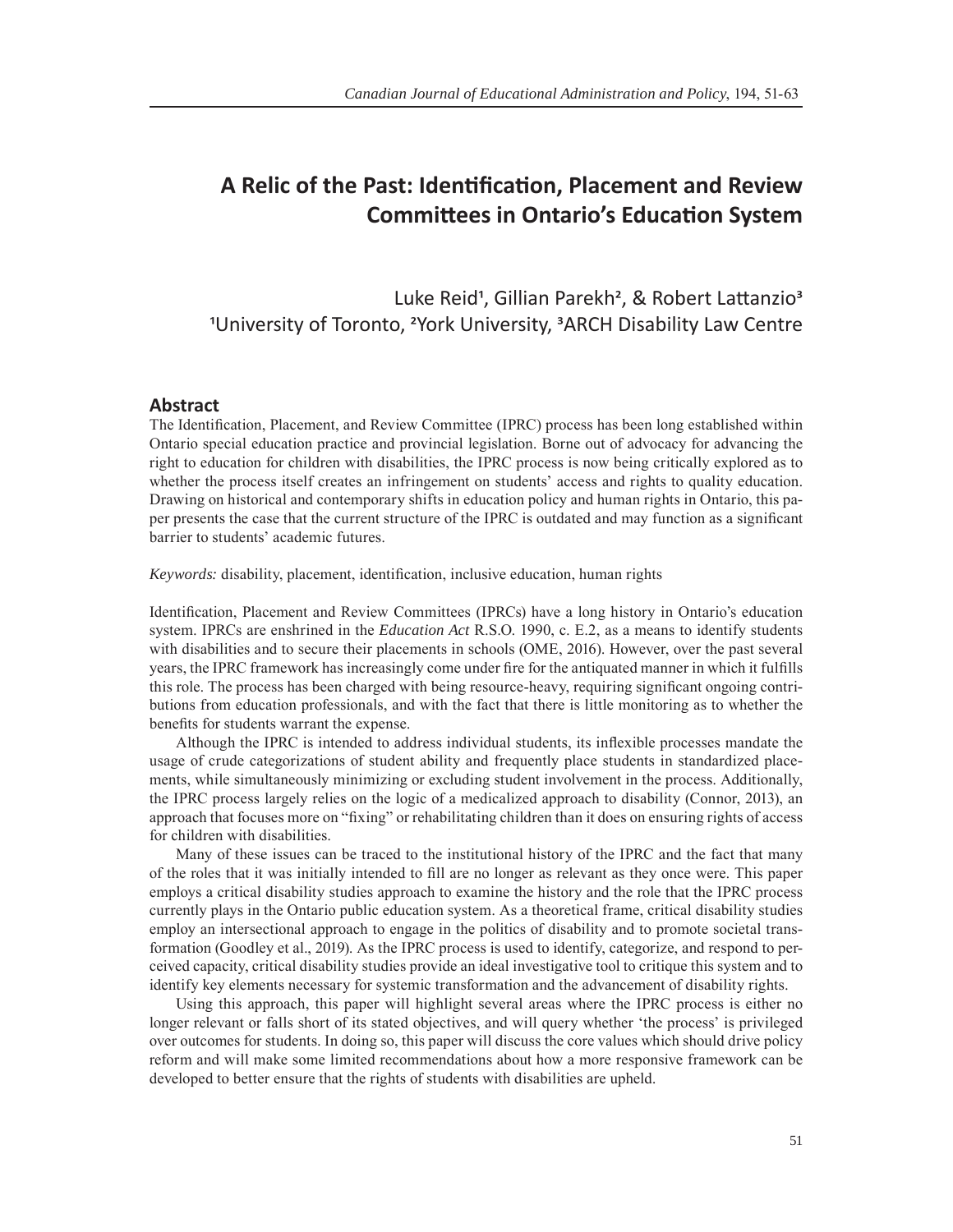### **A Brief Overview of the Process**

As noted above, the IPRC process is used to both identify students with disabilities and to place them in a setting deemed 'most appropriate' depending on the committee's conclusions around the student's perceived ability. Despite the subjectivity involved in the assessment of student ability (Parekh et al., 2018), the IPRC process is highly regulated. In broad strokes, the IPRC typically involves a formal meeting held at the student's school, attended by stakeholders involved in the student's education. Meeting attendees can include the student's parents, teachers, members of the school administration, representatives from special education, relevant professionals (e.g., school psychologists, physiotherapists, speech pathologists, social workers, etc.), and at times, though rarely, the students themselves. Although programming and accommodations could be discussed at an IPRC meeting, there are only two legally binding decisions that can be made through this process: 1) the identification of an exceptionality and 2) the determination of a student's placement. Students can be identified with one or more of twelve possible Ministry defined exceptionalities<sup>1</sup> and placed in one of five Ministry determined placement options.<sup>2</sup> If parents are unhappy with the decisions made at an IPRC meeting, *Ontario Regulation* 181/98 lays out a process through which parents can formally appeal identification and placement decisions.

## **A Brief History of the IPRC Process**

In many ways, the shortfalls of the IPRC are a direct result of its institutional history. The IPRC, in its present form, was developed in the context of great change in education across North America. Slowly but surely, students with disabilities were gaining the right to attend school across the continent, a right which had previously been denied to them in many jurisdictions (Dickson & McKay, 1989). Ontario was no exception to this trend, in part because various advocacy groups across the province were continuously pressing the government to provide more comprehensive access to special education services for students with disabilities (Zegarac et al., 2008).

It was under these circumstances that Ontario's Minister of Education finally announced in 1978 a long-awaited plan to ensure that every student, regardless of disability, would have the opportunity to benefit from Ontario's education system. This plan would ultimately result in the passage of *The Education Amendment Act, 1980 ("Bill 82"),* a piece of legislation designed to make it mandatory for school boards across the province to provide "appropriate" special education services to students with disabilities (some school boards were in fact already providing these services).<sup>3</sup> However, prior to the enactment of Bill 82, the Ministry of Education determined that as a first step, it needed to create:

…an early identification program to ensure that the learning needs of every child entering the schools will be identified. (Stephenson, 1978)

The Ministry felt that such a system was "essential" if "remedial programs [were to] be provided promptly" to students (Stephenson, 1978). At this point, even though some of the school boards that offered special education services already had a provincially mandated "admissions board" for placing or admitting students, few of them had developed any sort of early identification system to assess student needs. With this in mind, the Government passed *Ontario Regulation* 704/78, which set up the *Special Education Program Placement and Review Committee* (SEPPRC), which was a direct precursor to the IPRC's that we know today. In many ways, the new SEPPRC was not a radically new mechanism for identifying and placing students but was instead a revised version of the admissions board (Keeton, 1979). Admissions boards were essentially three person panels which, true to their name, were primarily responsible for determining whether to "recommend the admission of a pupil" to a special education program.4 Many admissions boards also had the dubious distinction of being used to determine whether

<sup>1</sup> Learning Disability, Mild Intellectual Disability, Behavioural Exceptionality, Autism, Deaf or Hard of Hearing, Vision Impairment, Physical Disability, Gifted, Multiple Exceptionality, Developmental Disability, Language Impairment, Speech Impairment (http:// www.edu.gov.on.ca/eng/document/policy/os/2017/spec\_ed\_2.html#categories)

<sup>2</sup> Regular class with indirect support, regular class with resource assistance, regular class with withdrawal assistance, special education class with partial integration, & full-time special education class (http://www.edu.gov.on.ca/eng/general/elemsec/ speced/identifi.html)

It is important to note that extensive research has been conducted on the efficacy of self-contained special education and inclusive education programs and has resulted in support for ensuring students identified with special education needs have access to inclusive programs (see Mitchell 2010, 2015 for an international review of empirical evidence).

<sup>3</sup> See: *The Education Amendment Act,* 1980, SO 1980, c 61 at s. 2.

<sup>4</sup> See: RRO 1970, Reg 191 made under *The Department of Education Act* at s. 44.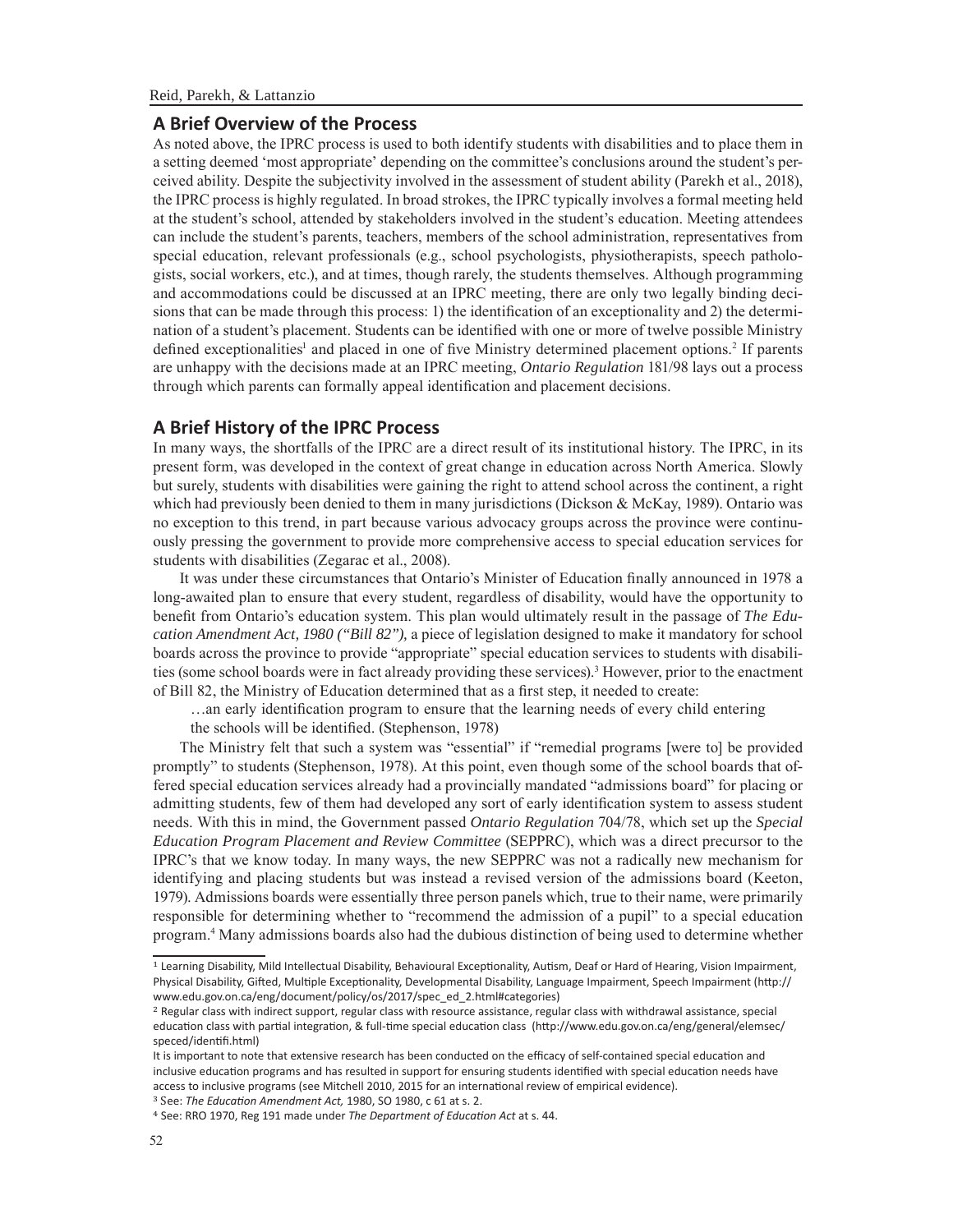students were "unable" to profit from instruction, a designation which essentially abrogated their right to education in its entirety (Smith, 1980).<sup>5</sup>

#### **Figure 1**

*Evolution of Identification and Placement Mechanisms in Ontario.*



In any event, the new SEPPRC process, while an improvement over admissions boards in some respects, suffered from many of the same flaws, which were, in turn, passed down to the IPRC process. For example, the SEPPRC preserved the heavily medicalized orientation of the admissions board and provided almost no meaningful opportunity for parental (or student) input into placement decisions. The important factor in all SEPPRC placement decisions was professional judgement, not the views or experiences of parents and students. While it provided limited opportunities for parents to "consent" to a placement decision (unlike the prior admissions board procedure), there was no meaningful appeal mechanism for parents to challenge placement decisions (Keeton, 1979).<sup>6</sup> When the IPRC was initially in development in 1981, it seemed to be on track to maintain this draconian format until a limited and somewhat ineffective appeal mechanism was finally "wrung from the government by the opposition during heated debates" (Elkin, 1982, p. 323).<sup>7</sup> It appears that after years of dealing with unaccountable admissions boards and SEPPRCs, parental advocacy groups were chaffing for a greater say in the new IPRC process (Hodder, 1984). However, even with this limited concession, the government appeared bent on maintaining the primacy of school boards in the new IPRC process, viewing the school boards as the appropriate final decision maker on these matters.<sup>8</sup> This point of view appears to be reflected in the somewhat anemic appeal procedures that were ultimately introduced by the Ministry in 1982.

Beyond the issue of the outsized role of professional opinion and the inadequate mechanisms to challenge it, the government also maintained one of the other primary flaws from the admissions board (and SEPPRC) in the new IPRC process. True to its origins, the IPRC remained an "admissions committee" which, by definition, could not make decisions about the type of programming, services, or accommodations that students could receive in a placement. Like its predecessor panels (see: Keeton, 1979), the focus is more on whether a student should be 'admitted' to a predefined program rather than whether the programming can be made to fit the student.<sup>9</sup> At its very root, the IPRC is a body that is designed to categorize students and fit them into the existing structures of the education system rather than a mechanism that is designed to provide individualized support for the student. As a result of these restrictions, the IPRC is unable to make decisions about many of the critical elements related to a student's education, including those decisions about programming, in-school accommodations, and other supports designed to facilitate building relationships with peers and teachers.

#### **Administrative Convenience**

Despite its problematic institutional legacy, there were good reasons for the introduction of the IPRC in 1981 - however, many of these were primarily administrative. As noted above, Bill 82 made it mandatory for school boards to provide special education services. This vastly expanded the scope of special education services in Ontario, and despite the existence of the SEPPRC in some boards, it appears that the Ministry of Education had only a rudimentary understanding of the scale of the project upon which

5 Pursuant to s. 34 of the *Education Act* (See also RRO 1970 Reg 204 at s. 2-3).

<sup>6</sup> See: O. Reg 704/78 at. s. 31

<sup>7</sup> The opposition (the Liberal Party and the New Democratic Party) were likely able to do this because they faced a minority government (Progressive Conservatives) at the time Bill 82 was passed.

<sup>&</sup>lt;sup>8</sup> During the debates in the legislature about the proposed appeal mechanism, Minister Bette Stephenson expressed her support for the view that "one could not, on the one hand, hold education officials accountable and responsible for the education of exceptional children and, at the same time, remove from those individuals total responsibility for decision-making in that area." (Stephenson, 1978)

⁹ In 1998, the IPRC regulation was amended to at least attempt to address this problem. It now allows the IPRC Committee to make a "recommendation" about the type of programming which should be in place. Although in practice it is rare that the IPRC would exercise this ability.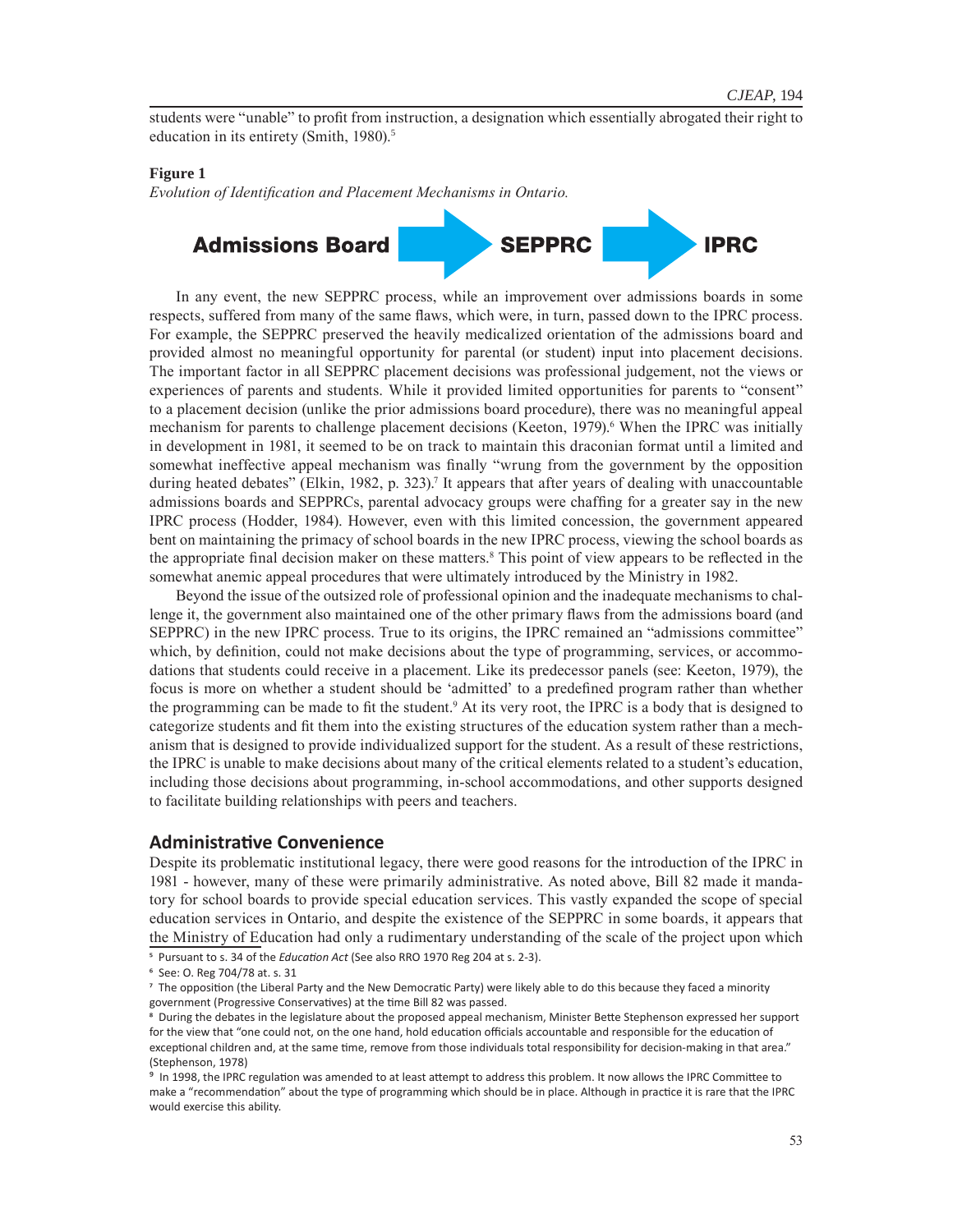it was about to embark.<sup>10</sup> This is evident from the 5 year transition period mandated by Bill 82<sup>11</sup> and comments by the Minister indicating that the Government was not "omniscient" and that careful study was required in order to ensure that "educational programs [were available] for all exceptional children" (Stephenson, 1980, p. 4394).12 The Government's lack of knowledge was perhaps inadvertently echoed by an MPP of the Liberal Opposition who on November 18, 1980 had only the vaguest notion of how many students still needed special education services:

The best information I have is that there are between 80,000 and 100,000 students in this province who still need special education. (Sweeney, 1980, p. 2944)

The imprecise knowledge of the scale of the commitment the Government was making likely underscores one of the primary reasons for the development of the new IPRC process - namely that the Government had only a limited estimate of how many students might be recommended for special education services and the type of services those students might access. This meant that the first phase of any program to reform the delivery of special education services in the province required a systematic effort to identify who in fact was believed to need these services. This conclusion is reinforced by the fact that after the first IPRC regulation was developed (*O. Reg.* 554/81) and implemented, it was ultimately tied to the funding model for special education in 1982.13

## **Purpose of the IPRC**

With this brief history in mind, we can glean three basic reasons for the existence of the IPRC model as it was originally developed. These can be summarized as follows:

- 1. To ensure that children with disabilities are identified early so that special education services can be provided to them promptly (see Minister's comments above);
- 2. To assess the scope of the special education services that were required to implement Bill 82 and to properly fund them on an ongoing basis; and
- 3. More controversially, to establish a more robust appeal mechanism for placement decisions.

Each of these will be discussed in turn with consideration towards whether it is still relevant today.

# **Early Identification and Prompt Provision of Programming**

#### *Identification*

The history outlined above, as reflected in the comments of the Minister of Education, suggests that the early identification of children with disabilities is one of the primary reasons for the existence of the IPRC. This is reinforced by Program Policy Memoranda No. 11 (still in force), released in 1982 by the Ministry of Education, which explicitly puts forward this rationale:

Each school board is required to have approved and in operation by September, 1981, [IPRC] procedures to identify each child's level of development, learning abilities and needs and to ensure that education programs are designed to accommodate these needs and to facilitate each child's growth and development…. (Ministry of Education, 1982, para. 1)

It is also important to point out that although the government emphasizes the significance of early identification and prompt services, in the early 1980s the IPRC was also making determinations about *eligibility* for the special education programs as well.<sup>14</sup> That is, it was functioning as a gateway to the right to access an 'appropriate' education. This is of some import because, when the IPRC regulations came into force, disability had only recently become a ground under the *Human Rights Code* (1981), and students did not yet have the same level of protection that they now enjoy under this legislation*.* 15 Students could not use the *Code,* or the rights therein, to bypass the IPRC process as they potentially 10 Indeed, as late as May 1980, the Minister was only then initiating "a study of education caseloads and class sizes..." (Stephenson, 1980).

<sup>&</sup>lt;sup>11</sup> See: *The Education Amendment Act, 1980* SO 1980, c 61 at s. 17.<br><sup>12</sup> This is also evident from the planning guide issued by the Ministry of Education which exhorted boards to develop a picture of the students they were currently serving and how many students they expected to serve as the mandatory requirement to provide special education services became operational (Ministry of Education (Ontario), 1981).

<sup>&</sup>lt;sup>13</sup> See: *The Education Amendment Act, 1980* SO 1980, c 61 at s. 2(2) & Ontario Regulation 197/82 at s. 12<br><sup>14</sup> Section 1 of *The Education Amendment Act, 1980*, defined a "special education program"

<sup>15</sup> See: *Re Lanark, Leeds & Grenville County Roman Catholic Separate School Board and Ontario Human Rights Commission et al*., 1987 CanLII 4040 (ON SC) & *Campbell v. Toronto District School Board*, 2008 HRTO 62 (CanLII) at paras 47-53.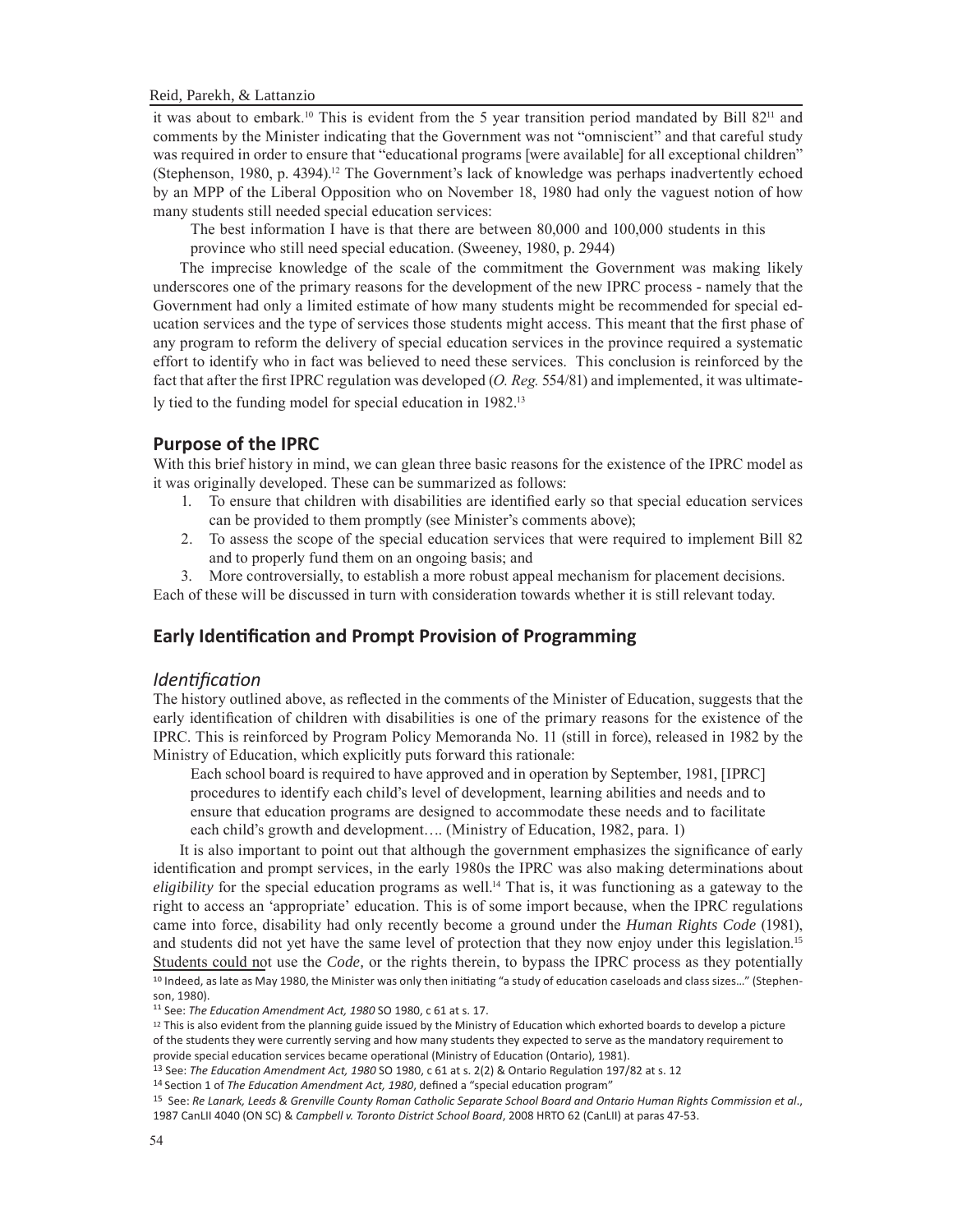could today. This effectively meant that the only way to obtain these services was to be identified as 'exceptional' through the IPRC process.

Given the developments of the past forty years, we may now ask whether these objectives are still important. We should be asking whether the IPRC process is still necessary to facilitate early identification and prompt service delivery as well as determinations about eligibility for services.

With respect to early identification, when we examine data from Ontario's (and Canada's) largest public school board, the Toronto District School Board (TDSB), it is clear that students are being 'identified' and accommodated, at least by their teachers and schools, potentially years prior to engaging in the formal IPRC process (Brown & Parekh, 2010, pp. 14-15).

#### **Figure 2**

*New Individual Education Plans Assigned by Grade, over 2005-6, 2008-9. 2010-11 within the Toronto District School Board (Brown & Parekh, 2013, p. 19).*



### **Figure 3**

*New Formal Exceptionalities Assigned by Grade, over 2005-6, 2008-9. 2010-11 within the Toronto District School Board Retrieved from (Brown & Parekh, 2013, p. 20).* 



As shown in Figure 1, the peak grades in which students are informally identified and receive an Individual Education Plan (IEP) are between Grades 1-3. Interestingly, the peak grades in which stu-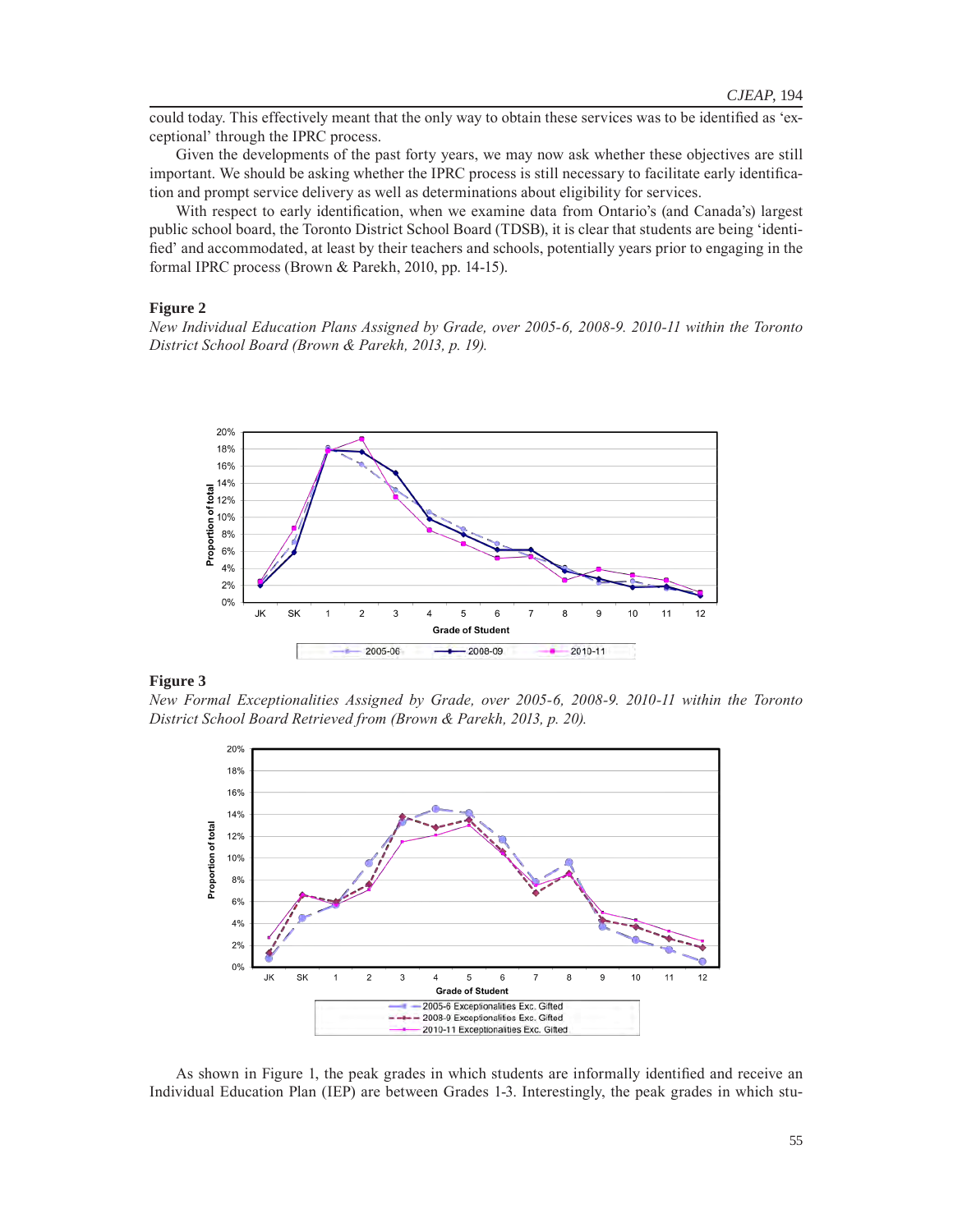#### Reid, Parekh, & Lattanzio

dents are formally identified and receive a formal exceptionality through the IPRC process are typically between Grades 3-5. As noted in the two figures, these patterns have been replicated over a number of years and may illustrate the time it has historically taken to move from informal to formal identification. However, it also begs the question, that if students can be informally identified and accommodated through an IEP, as well as placed in some self-contained special education programs (Parekh & Brown, 2019), what, therefore, does the formal IPRC process offer students and educators?

When it comes to determinations of eligibility for services, the IPRC has become hopelessly outdated. Changes in the legal landscape, including the evolution of human rights law and the development of a more fulsome right to equal access to education have made the IPRC effectively irrelevant when it comes to determinations about eligibility for special education services. The *Human Rights Code* now more clearly mandates that school boards must provide proper programming and accommodations to a student regardless of whether they have been identified by the IPRC process or not. This approach was confirmed to be the policy of the Ministry in 2010 when it reassured the Auditor General that Boards could provide "special education programs and services without a formal identification process" (Auditor General, 2010, p. 389).<sup>16</sup> In the TDSB, close to half of all students accessing special education services have not gone through the IPRC process (Brown & Parekh, 2013). This suggests that the importance of the IPRC process as a gateway to accessing education services has diminished significantly.

Despite the limited relevance of the IPRC as an eligibility mechanism to special education services, we might still ask whether the early identification process the IPRC regulations create still yield some benefit for students. That is, is there some substantive benefit that students receive when they are 'identified' with an exceptionality label and placed through the IPRC process? To answer this question, one would have to weigh the possible benefits against the established detriments of the IPRC process. The available evidence suggests that the answer to this question is no.

## *Benefits of Identification?*

It is worth noting that even at the time the IPRC process was created, the categories of exceptionalities were deemed "unscientific" and lacking any empirical basis.<sup>17</sup> Those reviewing Bill 82 at the time suggested that it was unclear why these labels were used as they did not appear to convey much in the way of useful information to educators (Elkin, 1982).

Further experience appears to have borne out this concern. Educators and education researchers have noted that exceptionality categories encompass a great diversity and degree of impairment and that being labelled with an exceptionality does not necessarily convey to an educator how a particular student should be taught or accommodated (Mitchell, 2015; Ridgeway, 2017). For example, there are several forms of learning disabilities encompassed within the 'learning disability' exceptionality label. In this situation, teachers cannot assume that a particular pedagogical approach will work for all students who have a 'learning disability' identification. It is more important that teachers develop a relationship with students and learn how to functionally accommodate students in their classrooms. How teachers differentiate their instruction cannot be determined on the basis of an identification label. In fact, evidence demonstrates that designing a pedagogy based on a students' exceptionality label or perceived disability is not successful (see Mitchell, 2010; 2015 for an international review of empirical evidence).

The lack of useful information conveyed to a teacher through the IPRC process is further compounded by the fact that, in practice, IPRC decisions are not often adequately reported or justified, and that useful information to support teachers in the accommodation process is often unavailable through the IPRC.18 The Auditor General made several recommendations to remedy this situation, including keeping better records and ensuring the rationale for their decisions is thoroughly documented. Although the Ministry has issued some guidance on this point since that time (Ministry of Education, 2017), it

<sup>&</sup>lt;sup>16</sup> "The Ministry also advised us that school boards have the flexibility to provide special education programs or services to address a student's needs without a formal identification process in order to achieve timely delivery of effective programming in a way that respects the integrity of the IPRC process and parents' rights while minimizing administrative requirements" (Auditor General, 2010, p. 389).

<sup>&</sup>lt;sup>17</sup> Note that these categories should not be confused with the type of diagnostic labels used by the medical profession.

<sup>18 &</sup>quot;Identification, Placement, and Review Committees (IPRCs) make significant decisions regarding the education of students with special education needs, but do not adequately document the rationale for their decisions and the evidence they relied on. As a result, information that would be of use to IPRCs conducting annual reviews and to teachers in connection with the preparation of IEPs is not available." (Auditor General's Report, 2008, p. 366).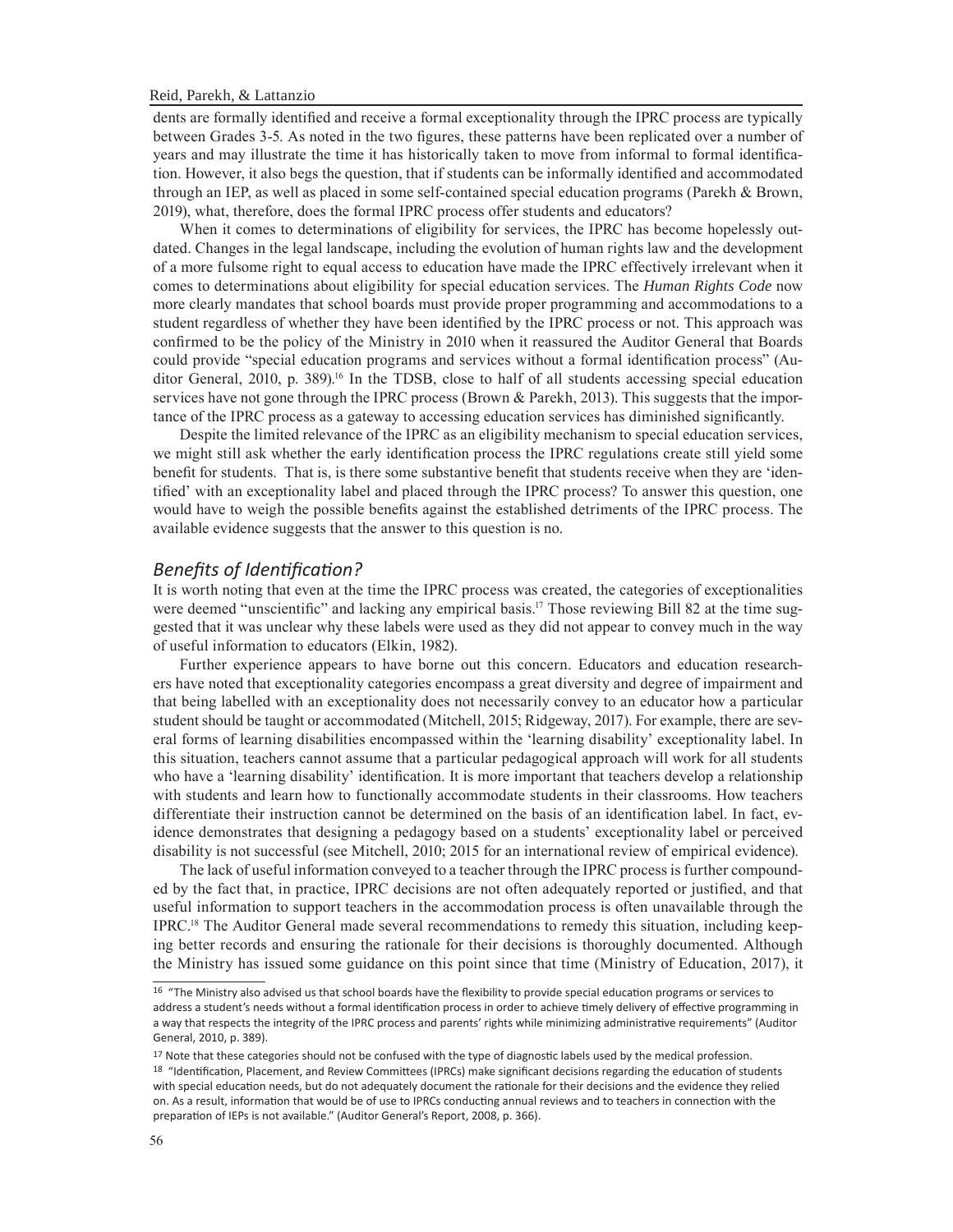remains unclear how practice with respect to documentation and information sharing has changed on the ground in response to these policies.

Beyond their limited practical utility, the identification process also presents further problems because the exceptionality labels used on students can carry connotations that are stigmatizing (Brantlinger, 2006). They shape how students feel about themselves, and the perception others hold both within and outside the education system (Parekh, 2019). Labels can also influence teachers' expectations of students' abilities (Mitchell, 2010), resulting in reduced access to important academic opportunities.

This is especially problematic when we consider the fact that many children from historically marginalized communities are disproportionality represented in some exceptionality categories and special education programs (Connor, 2017; De Valenzuela, 2006; Parekh & Brown, 2019). Students who are racialized, male and/or live in lower income households are often overrepresented in some 'high incidence' or "judgmental" special education categories (Artiles et al., 2010). Scholars have argued that these outcomes exemplify the operationalization of negative beliefs about particular groups. All of this suggests that the 'early identification' process undertaken by the IPRC is of dubious value.

## *Benefits of Placements?*

Even setting aside the value of the labels used by the IPRC process, we can also question the role it plays in placing students in self-contained special education classes, effectively propping up a segregated system of education. The IPRC mechanism is founded upon the principle that at least some students with disabilities will benefit from placement outside of the regular classroom. The IPRC is charged with selecting which students will in fact "benefit" from these segregated placements. However, the idea that children should be identified and streamed into segregated placements based on disability was controversial even in the early 1980s. Some commentators pointed out that there was no data to support the practice of segregating children into homogenous ability groupings (Elkin, 1982) and that many studies produced inconclusive results as to whether students with disabilities did better in segregated or regular classroom settings (Robichaud & Enns, 1980).

Since that time, a great deal of research has continued to focus on this same question - namely, whether it is better to place students in segregated environments or to educate them in inclusive classrooms. Generally speaking, the empirical research on the academic benefits of inclusive education so far has ranged from no observable differences between inclusive and special education placements to significant benefits for students taught in inclusive classrooms (Mitchell, 2010; Hehir et al., 2016). On the other hand, empirical research demonstrating the benefits of segregated special education placements is scant (Mitchell, 2010). In fact, the identification and segregation of students based on perceived ability have been attributed to the reproduction of inequitable social, class and racial stratification in broader society (Artiles et al., 2010; O'Connor, & Fernandez, 2006; Clandfield et al., 2014; Duncan-Andrade & Morrell, 2008) and there is a continuously growing body of evidence that supports inclusion for all students (Hehir et al., 2016; Krings, 2015; Burello et al., 2013). Furthermore, the OECD has noted that education systems that integrate their lower-achieving students perform better overall (OECD, 2012).

All of this suggests that even at the time the IPRC was developed, the system of placing students in segregated classrooms stood on shaky empirical foundations. Since that time, research has suggested that these foundations have become even more tenuous and that the implicit assumption built into the IPRC, that some students will benefit from segregated placements, is in fact, doing a disservice to many students when it comes to providing them with a meaningful education.

## **Properly Funding the Education System**

Given that the IPRC is showing its age when it comes to whether it benefits students or assists teachers, we can now begin to ask whether the IPRC process still fulfills an important organizational role within the school system. As noted above, it was not clear in the early 80s that the Ministry understood precisely how many children with disabilities were going to require special education services. As such, it made some sense to create a revised process which they could use to identify children with disabilities (with convenient labels) and fund the services that they were presumed to require. The result was the IPRC, which was then linked with the funding mechanism for special education.

However, problems soon emerged with this model. The Ministry soon realized that when funding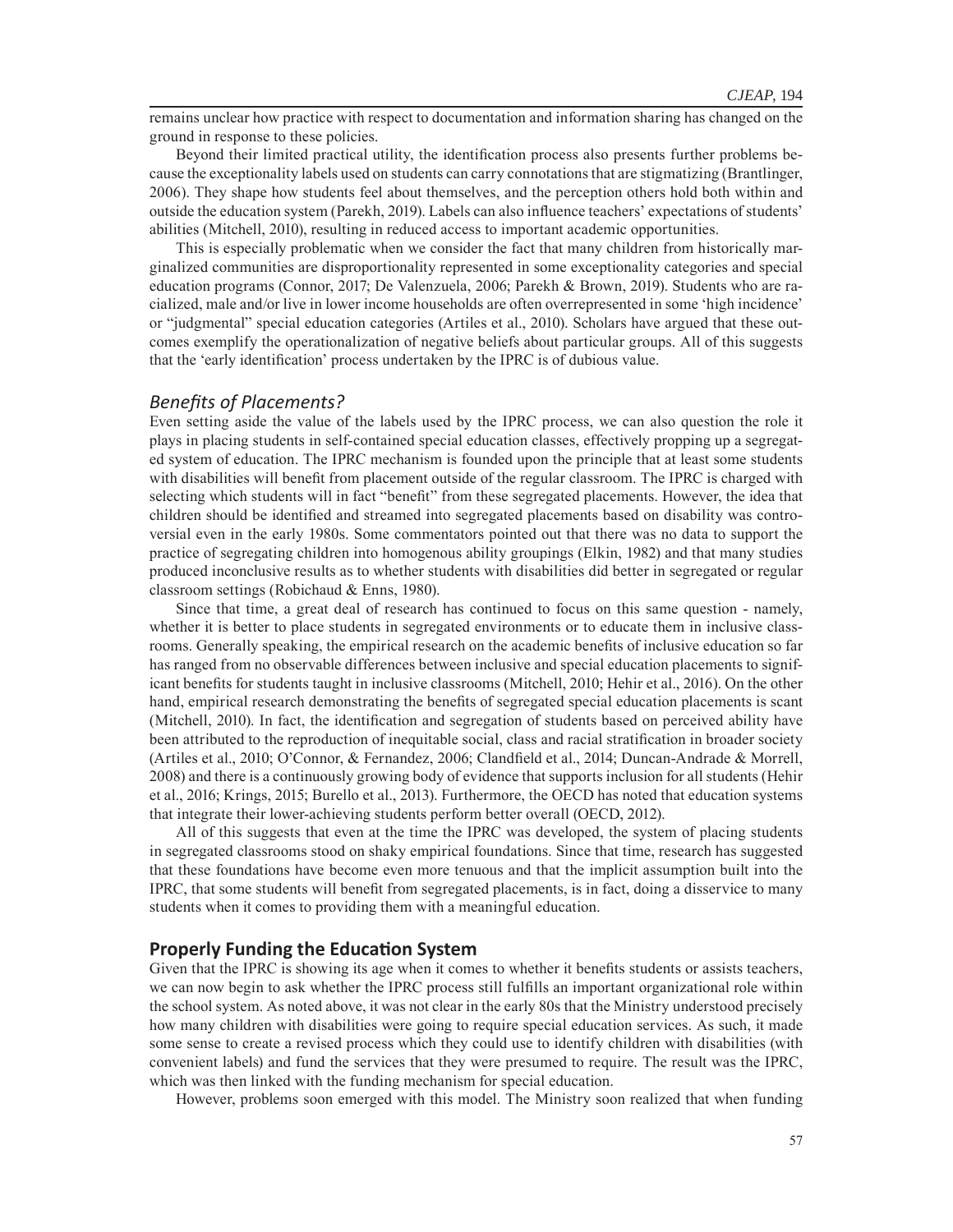was attached to the IPRC process, there was an observable spike in exceptionality identifications (Green & Forester, 2002) - an aptly named phenomenon termed 'diagnosing for dollars' (Rozanski, 2002). Beginning in 2006-7, the Ministry began moving away from a model that employed 'student-based claims' as an indicator for funding (MOE, 2006, p. 32). Instead, the Ministry implemented a hybrid funding model that employed the previous year's High Needs Amount divided by that year's Average Daily Enrolment. Following this, the Ministry transitioned to another model, the Special Education Statistical Prediction Model (SESPM) (MOE, 2010). This funding structure uses a statistical model to predict the number of students who have special education needs based largely on socio-demographic variables (e.g., parental occupation, education, income, immigration status, etc.). The goal of this model is to predict how many students require special education services, identified or not (MOE, 2011). In doing so, this model effectively sidesteps the IPRC process as the mechanism by which funding is distributed. All of this is to say that any role that the IPRC may have had in the funding or planning process for special education services has long since expired.

## **Establishing Appeal Mechanisms for Placements**

The final potential use or purpose of the IPRC process is the one that was "wrung" out of the government during the debates about Bill 82, namely its role as a dispute resolution forum. Ironically, given the resistance of the government at the time, this function may be the one that still holds the most relevance. Many families still experience high levels of conflict in the special education system (Reid et al., 2018), and a path to appeal certain decisions (i.e., placement and identification) still exists within the confines of the IPRC process. However, the utility of this process is limited to a large extent by the jurisdictional limitations of the IPRC - that is, its inability to decide matters related to services and programming, one of the primary areas of disagreement between schools and families (Reid et al., 2018).19 As discussed above, this is a limitation largely inherited from the predecessors of the IPRC and harkened back to a time when the focus of the process was solely on admission to special education programs. The Ontario Human Rights Commission (2003) has noted that this limitation has continued to cause significant frustration to many parents and student advocates and has played a significant role in hindering the effectiveness of the IPRC as a dispute resolution forum. This may, in part, explain why the Special Education Tribunal has seen very few new cases in the last decade (15 reported decisions as of May 2020).

To a limited extent, the Human Rights Tribunal of Ontario (HRTO) has taken up the mantle as a dispute resolution forum for special education, as it has a greater ability to deal with matters related to services and programming. However, the HRTO is not an ideal process for the resolution of this type of issue. Even with the expedited mediation timelines within the Child and Youth Division of the Social Justice Tribunals (SJTO, 2017), the process at the HRTO can be cumbersome and lengthy and may require the expenditure of significant resources on legal counsel. The HRTO has also demonstrated significant reluctance to wade too far into the enforcement of the *Education Act* and, perhaps rightly, is only concerned with whether school boards have broadly complied with *Code* guarantees.20 Ultimately, this means that significant gaps exist within the available dispute resolution mechanisms.

While this is a discouraging situation for many families and suggests a significant need for reform, it does point to the fact that there may still be a place for either a completely overhauled version of the IPRC or a completely new process. In either case, the focus must be less on sorting and labelling students and more on providing students and families with an effective dispute resolution forum.

#### **Reforms**

Any effort to reform or replace the IPRC process should in large part, be guided by the goal of maximizing the rights of students with disabilities and better ensuring that they receive a meaningful education.

 $19$  It should be noted that in the past the Special Education Tribunal has at times seen fit to address the issue of the programming or services when disagreements occurred about these in the context of a disagreement about placement. However, the Tribunal is clear that "when the parents' dissatisfaction is primarily or exclusively focused on such matters as programming, [and] services", they cannot expect a remedy from the Tribunal. See: *W. F. v. Ottawa Catholic District School Board*, 2008 ONSET 4 (CanLII) at para ii. Furthermore, it is clear that the actual IPRC and the Special Education Appeal Board do not have this type of jurisdiction under the regulation and are limited to making recommendations about these issues even in the event of a disagreement over placement.

<sup>20</sup> See: *Schafer v. Toronto District School Board*, 2010 HRTO 403 at para 71; *Sigrist and Carson v. London District Catholic School Board*, 2010 HRTO 1062 at para 68; & *U.M. v. York Region District School Board*, 2017 HRTO 1718 (CanLII) at para 97.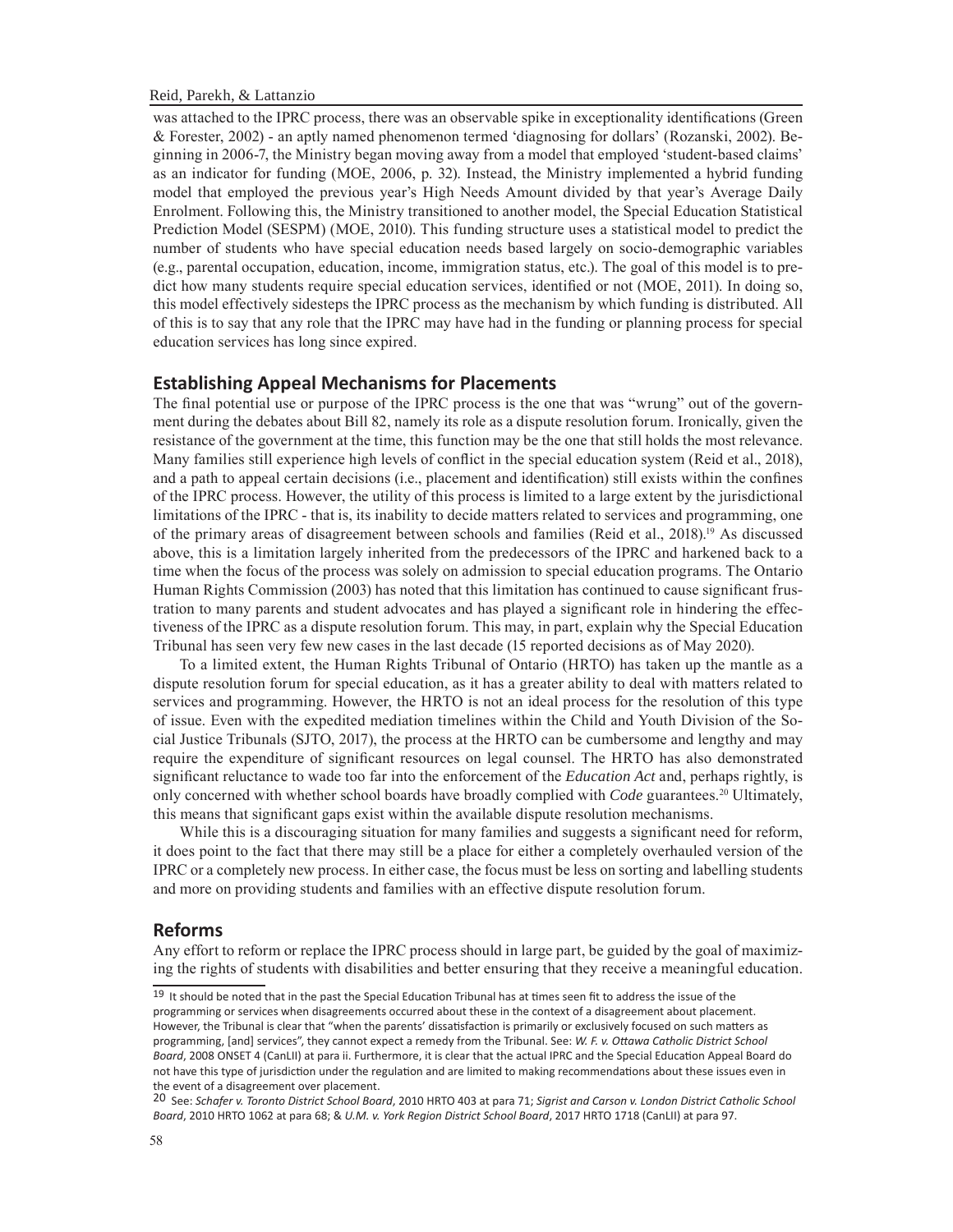This goal is at the heart of Canada's international human rights obligations, embodied in Article 24 of the *Convention on the Rights of Persons with Disabilities*, which commits Canada to realize a fully inclusive education system that is geared towards ensuring that persons with disabilities develop to their fullest potential (UN General Assembly, 2007). *General comment No. 4 (2016) on the right to inclusive education* more fully elaborates on this commitment, highlighting, among other things, the necessity that States Parties:

- 1. Move progressively towards abolishing all segregated forms of education and move towards a fully inclusive system (para 40);
- 2. Provide individualized programming and accommodations for students with disabilities (para 28-30);
- 3. Afford students with disabilities with a substantive opportunity to express their will and preferences with respect to educational issues and ensure that these preferences are given due consideration (para 50, para 63(l)); and
- 4. Ensure that persons with disabilities "have access to justice systems that understand how to accommodate persons with disabilities and are capable of addressing disability-based claims" (para 65). (UN Committee on the Rights of Persons with Disabilities, 2016)

As noted above, and in part because of its institutional history, the IPRC largely fails to meet these requirements. Its very existence is premised on the idea that education is delivered in a segregated environment. Its "one size fits all" approach to placement virtually ensures that programming and accommodations issues are often ignored in this forum. Its regulations also limit student involvement to those over the age of 16 (see: s. 5 of O. Reg. 181/98), and it utterly fails to provide an appropriate forum to adjudicate accommodation or programming issues.

While a fulsome review of all of the possible policy responses to these shortfalls is beyond the scope of this paper, there are some obvious candidates for change or improvement in the current framework.

## **Eliminating Identification and Categorization of Students**

As noted above, the identification and categorization of students in the current system has limited utility. From both the student and teachers' perspective, identification labels provide little benefit and, in many cases, are in fact harmful. As part of a systematic literature review exploring the barriers to inclusive education, one of the key barriers to emerge were systems of categorization (Parekh, 2013). Some may argue that the identification of exceptionalities serves other purposes in the education system, like funding processes or resource allocation. However, as noted above, Ontario's experience with a funding mechanism based on labelling children with exceptionalities highlights the drawbacks associated with this type of approach (i.e., 'diagnosing for dollars'). The fact that Ontario has already transitioned to a model that relies more on demographic variables to allocate funding indicates that the utility of these labels for funding is limited. This suggests that without concrete evidence as to how these labels actually benefit students, it is difficult to justify continuing this practice. With this in mind, the role of the IPRC process in labelling students should be brought to an end. Many jurisdictions around the world have been re-examining their processes of categorization and moving away from psychometrically defined categories through the adoption of non-categorical or broader categorical approaches (Parekh, 2013).

#### **Expanding Dispute Resolution**

The current version of the IPRC process has many flaws from both a jurisdictional standpoint and with respect to the fairness of the process. Any replacement for, or reform of, the IPRC process should be geared towards minimizing these flaws.

With respect to the issue of expanding the jurisdiction of the IPRC, this paper has canvased this issue at length, so it is sufficient to say that any potential dispute resolution forum should be able to address the full range of accommodation, programming and service issues that are often at the heart of disputes over the education of students with disabilities. If policymakers opted for overhauling the IPRC, this would involve altering Ontario Regulation 181/98 and s. 57 of the Education Act to ensure that the revised process had the appropriate powers to make decisions about these issues.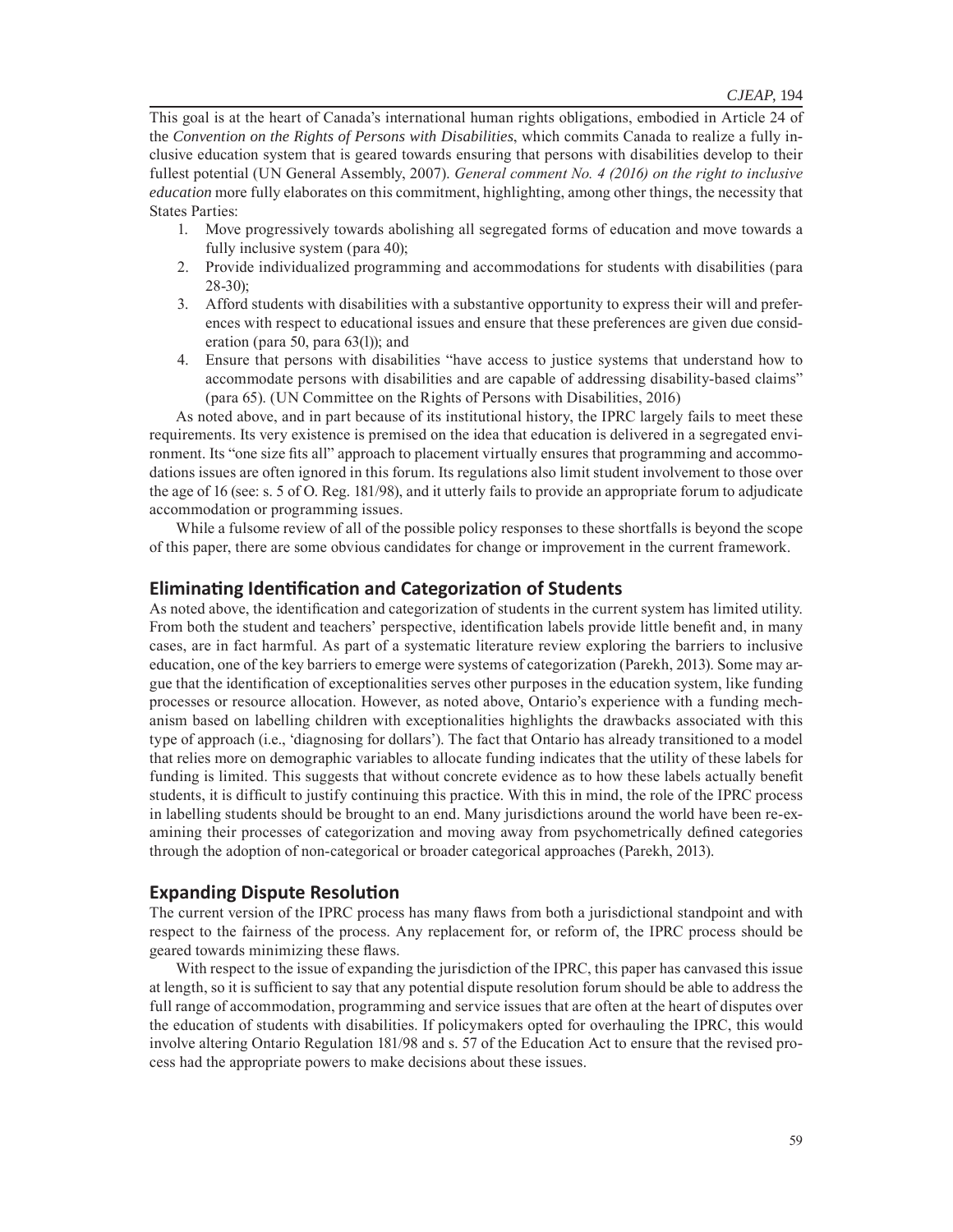**Maintaining a Rights-Based Framework and Improving Procedural Protections** Irrespective of the type of forum or process created, significant protections must be in place to ensure that all decisions made in this new forum are done in a procedurally fair manner and in accordance with a robust human rights-based legal framework. The creation of a responsive new dispute resolution process, or a revised IPRC process, must be driven by student needs, in particular the need to obtain appropriate, expert, holistic and timely resolutions within an accessible and procedurally fair process. New processes with the capacity to deal with a greater number of issues should not be an excuse to water down school board obligations to their students.<sup>21</sup>

With this in mind, a number of procedural shortfalls in the existing IPRC process should be born in mind when it comes to future reform. For example, as it presently stands, school boards appoint all of the decision makers at the early stages of the IPRC process.22 Given that the dispute is typically between parents and the board, allowing the board to appoint the decision makers in the case of the IPRC does not engender trust in the process. The Centre for Appropriate Dispute Resolution in Special Education (2010), in a review of effective dispute resolution mechanisms in the United States emphasized that one of the key features of many successful systems was the presence of an impartial decision maker or mediator. The presence of an impartial decision maker or mediator ensures both greater trust in the process and ensures that any potential bias in decision making is eliminated. Any reformed process needs to include a compliment of impartial decision makers or mediators.

Other procedural shortfalls in the current process include ineffective disclosure requirements and a lack of supportive resources to allow students and families to play a more meaningful role in the process. Remedying these flaws would mean creating a stronger disclosure requirement than that which currently exists (see: s. 15(8) of O. Reg. 181/98) and introducing a wider range of resources to support proper advocacy. This could take many different forms, including perhaps the reinstatement of an expanded child advocate. Other possible resources could include the option to obtain Independent Educational Evaluations much like those provided under the *Individuals with Disabilities Education Act* (IDEA) in the United States, which according to some, has been a positive resource for some families when it comes to maintaining certain types of accountability (Schrank et al., 2006).

Unfortunately, a thorough analysis of all of the procedural shortfalls and necessary reforms to the IPRC process is beyond the scope of this paper. However, these suggestions should at least be illustrative of the fact that far more could be done to ensure a fairer, more equitable dispute resolution process.

#### **Eliminating Barriers to Student Participation**

As it stands, students under the age of 16 have no legal entitlement to participate in the IPRC process. A new or revised process should abolish this requirement. In its place, a new participatory right should be created with no age limitation. Student's should be allowed to participate to the extent that they are able to do so, and educators should be required to give their views due consideration in the education planning process.

## **A More Inclusive Education System**

Although these more specific reforms would be positive steps for students with disabilities, they will mean little in the absence of broader and more systemic change within the education system. Simply replacing the IPRC system with something more effective at resolving disputes will not achieve meaningful change unless students have a more substantive right to inclusive education. To this end, the reforms discussed above must occur in the context of a wider reimagining of education policy in Ontario, one which explicitly prioritizes discarding the old institutional legacies of our segregationist education system and provides the necessary funding and resources to create classrooms that are truly inclusive of all students.

<sup>&</sup>lt;sup>21</sup> Against this backdrop, a great deal of thought would need to be dedicated to defining the interactions between this new process and the HRTO and dealing with res judicata issues which may arise from potentially overlapping jurisdictions.

<sup>22</sup> O. Reg. 181/98: *Identification and Placement of Exceptional Pupils* at s. 11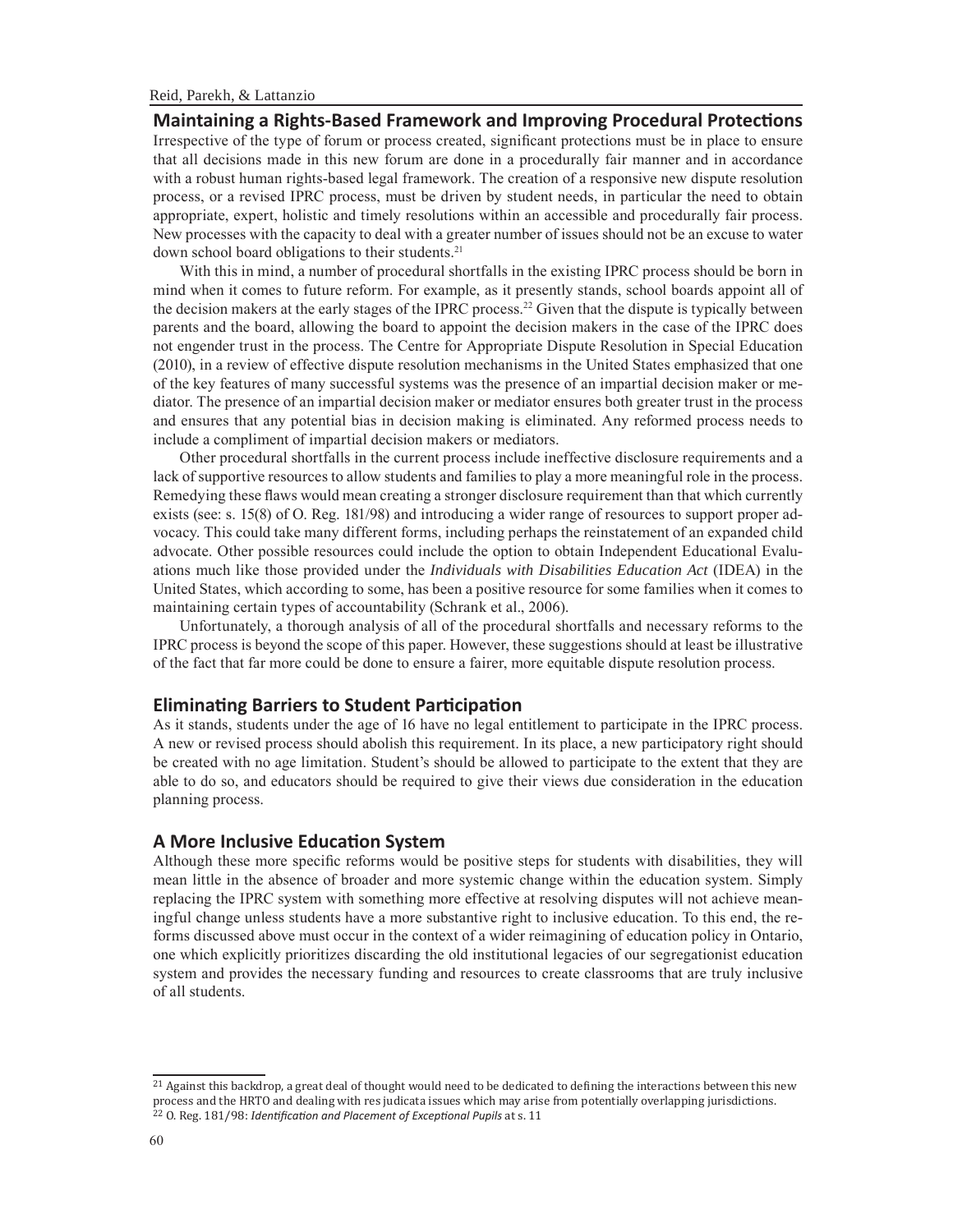## **Conclusion**

In light of this last observation, it appears clear that the institutional legacies of the IPRC are just a small part of the larger more systemic problems that students with disabilities face when they are trying to gain access to education. However, this analysis demonstrates the IPRC still plays a clear role in preventing many students with disabilities from accessing a meaningful education. It is now incumbent on current policy makers to face up to the historical legacies of Bill 82 and redesign the current framework in the education to transform it into something that acts less as a barrier to education and more as a mechanism that preserves the rights of students with disabilities.

#### **References**

- Artiles, A., Kozleski, E., Trent, S., Osher, D., & Ortiz, A. (2010). Justifying and explaining disproportionality, 1968–2008: A critique of underlying views of culture. *Exceptional Children, 76*(3), 279–299.
- Annual Report of the Office of the Auditor General of Ontario. (2008). *Special Education*. Chapter 3.
- Annual Report of the Office of the Auditor General of Ontario. (2010). *Special Education*. Chapter 4.14.

Ben-Moshe, L., Chapman, C., & Carey, A. C. (2014). *Disability incarcerated: Imprisonment and disability in the United States and Canada*. Palgrave MacMillan.

- Brantlinger, E. (2006). *Who benefits from special education? Remediating (fixing) other people's children*. Lawrence Erlbaum Associates.
- Brown, R. S., & Parekh, G. (2010). *Special education: Structural overview and student demographics* (Report No. 10/11-03). Toronto District School Board.
- Brown, R. S., & Parekh, G. (2013). *The intersection of disability, achievement, and equity: A system review of special education in the TDSB* (Research Report No. 12/13-12). Toronto District School Board.
- Burrello, L. C., Sailor, W., & Kleinhammer-Tramill, J. (Eds.)(2012). *Unifying educational systems: Leadership and policy perspectives*. Routledge.
- Clandfield, D., Curtis, B., Galabuzi, G. E., Gaymes San Vincente, A., Livingstone, D., & Smaller, H. (2014). *Restacking the deck: Streaming by class, race, and gender in Ontario schools*. Our Schools/Our Selves.
- Center for Appropriate Dispute Resolution in Special Education. (2010). *Four exemplary dispute resolution systems in special education.* https://www.cadreworks.org/sites/default/files/resources/Combined%20State%20Profiles\_0.pdf
- De Valenzuela, J. S., Copeland, S., Qi, C. H., & Park, M. (2006). Examining educational equity: Revisiting the disproportionate representation of minority students in special education. *Exceptional Children, 72*(4), 425–441.
- Dickinson, G. M., & MacKay, A. W. (1989). *Rights, freedoms and the education system in Canada: Cases and materials*. Emond Montgomery Publications Limited.
- Duncan-Andrade, J. M. R., & Morrell, E. (2008). *The art of critical pedagogy: Possibilities for moving from theory to practice in urban schools*. Peter Lang.
- Elkin, W. F. (1982). Rethinking bill 82: A critical examination of mandatory special education legislation in Ontario. *Ottawa L. Rev., 14*, 314.
- Erevelles, N., Kanga, A., & Middleton, R. (2006). How does it feel to be a problem? Race, disability, and exclusion in educational policy. In E. A. Brantlinger (Ed.), *Who benefits from special education? Remediating (fixing) other people's children* (pp. 77-100). Lawrence Erlbaum Associates. http://www.tandfebooks.com/isbn/9781410617309
- Goodley, D., Lawthom, R., Liddiard, K., & Runswick-Cole, K. (2019). Provocations for critical disability studies. *Disability & Society, 34*(6), 972-997.
- Greene, J. P., & Forster, G. (2002). Effects of funding incentives on special education enrolment. *Civic Report*, 32.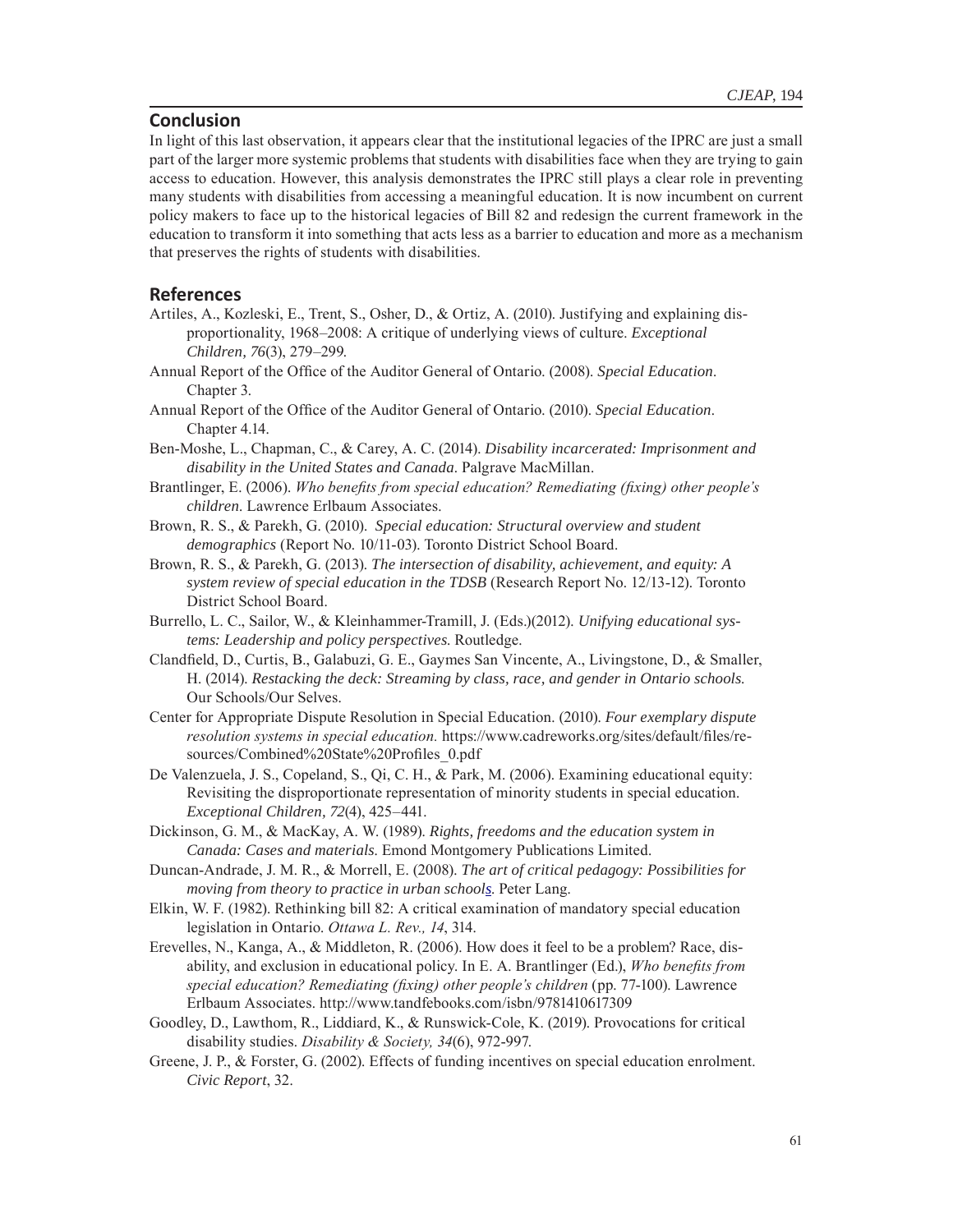- Hehir, T., Grindal, T., Freeman, B., Lamoreau, R., Borquaye, Y., & Burke, S. (2016). *A summary of the evidence on inclusive education*. Instituto Alana & Abt Associates*.*
- Hodder, C. (1984). The education act (Ontario) 1980: A review. *Interchange, 15*(3), 44-53. doi: 10.1007/BF01807941
- Keeton, A. (1979). Special education: A right or privilege in Ontario? *Interchange, 10*(3), 66-77.
- Ministry of Education (Ontario). (1981). *A planning guide for school boards for the development of comprehensive programs and services in special education*. Author.
- Ministry of Education (MOE). (1982). *PPM 11 Early identification of children's learning needs*. Author.
- Ministry of Education (MOE). (2006). *Education funding: Technical paper, 2006-07.* Author.
- Ministry of Education (MOE). (2010). *Education funding: Technical paper, 2010-11.* Author.
- Ministry of Education (MOE). (2011). *Education funding: Technical paper, 2011-12*. Author.
- Ministry of Education (MOE). (2014). *PPM 8 Identification of and program planning for students with learning disabilities*. Author.
- Ministry of Education (MOE). (2015a). *Special education funding guidelines: Special incidence portion (SIP) 2015-16*. http://www.edu.gov.on.ca/eng/funding/1516/2015\_16SIP\_GuidelinesEN.pdf
- Ministry of Education (MOE). (2015b). *Special education funding guidelines: Special equipment amount (SEA) 2015-16*. http://www.edu.gov.on.ca/eng/funding/1516/2015\_16SEA\_GuidelinesEN.pdf
- Ministry of Education (MOE). (2016). *The identification, placement and review committee*. http://www.edu.gov.on.ca/eng/general/elemsec/speced/identifi.html
- Ministry of Education (MOE). (2017). Special education in Ontario: Kindergarten to grade 12. http://www.edu.gov.on.ca/eng/document/policy/os/onschools\_2017e.pdf
- O. Reg. 181/98. *Identification and placement of exceptional pupils*. https://www.ontario.ca/laws/ regulation/980181
- O'Connor, C., & Fernandez, S. D. (2006). Race, class, and disproportionality: Reevaluating the relationship between poverty and special education placement. *Educational Researcher, 35*(6), 6–11.
- Parekh, G. (2013). *The case for inclusive education* (Report No. 12/13–09). Toronto District School Board.
- Parekh, G., & Brown, R. S. (2017). *Research advocating for greater inclusion in the TDSB* (Issue 2). Toronto District School Board.
- Parekh, G., & Brown, R. S. (2019). Changing lanes: The relationship between special education placement and students' academic futures. *Educational Policy, 33(1), 111-135*.
- Parekh, G., Brown, R. S., & Zheng, S. (2018). Learning skills, system equity and implicit bias within Ontario, Canada. *Educational Policy*.
- Krings, M. (2015). It's time to end segregation of special education students, professors say. *Phys.Org*. http://phys.org/news/2015-02-segregation-special-students-professors.html
- Mitchell, D. (2010). *Education that fits: Review of international trends in the education of students with special educational needs*. University of Canterbury.
- Mitchell, D. (2015). *Education that fits: Review of international trends in the education of students with special educational needs* (2nd ed.). University of Canterbury.
- OECD. (2012). *Does money buy strong performance in PISA*? PISA in focus 13.
- Ontario Human Rights Commission. (2003) *The opportunity to succeed: Achieving barrier-free education for students with disabilities*. Author. http://www.ohrc.on.ca/sites/default/files/attachments/The opportunity to succeed%3A Achieving barrier-free education for students with disabilities.pdf
- Reid, L., Bennett, S., Specht, J., White, R., Somma, M., Li, X., . . . Patel, A. (2018). *If inclusion means everyone, why not me?* https://communitylivingontario.ca/wp- content/uploads/2018/05/If Inclusion Means Everyone Why Not Me FINAL s.pdf